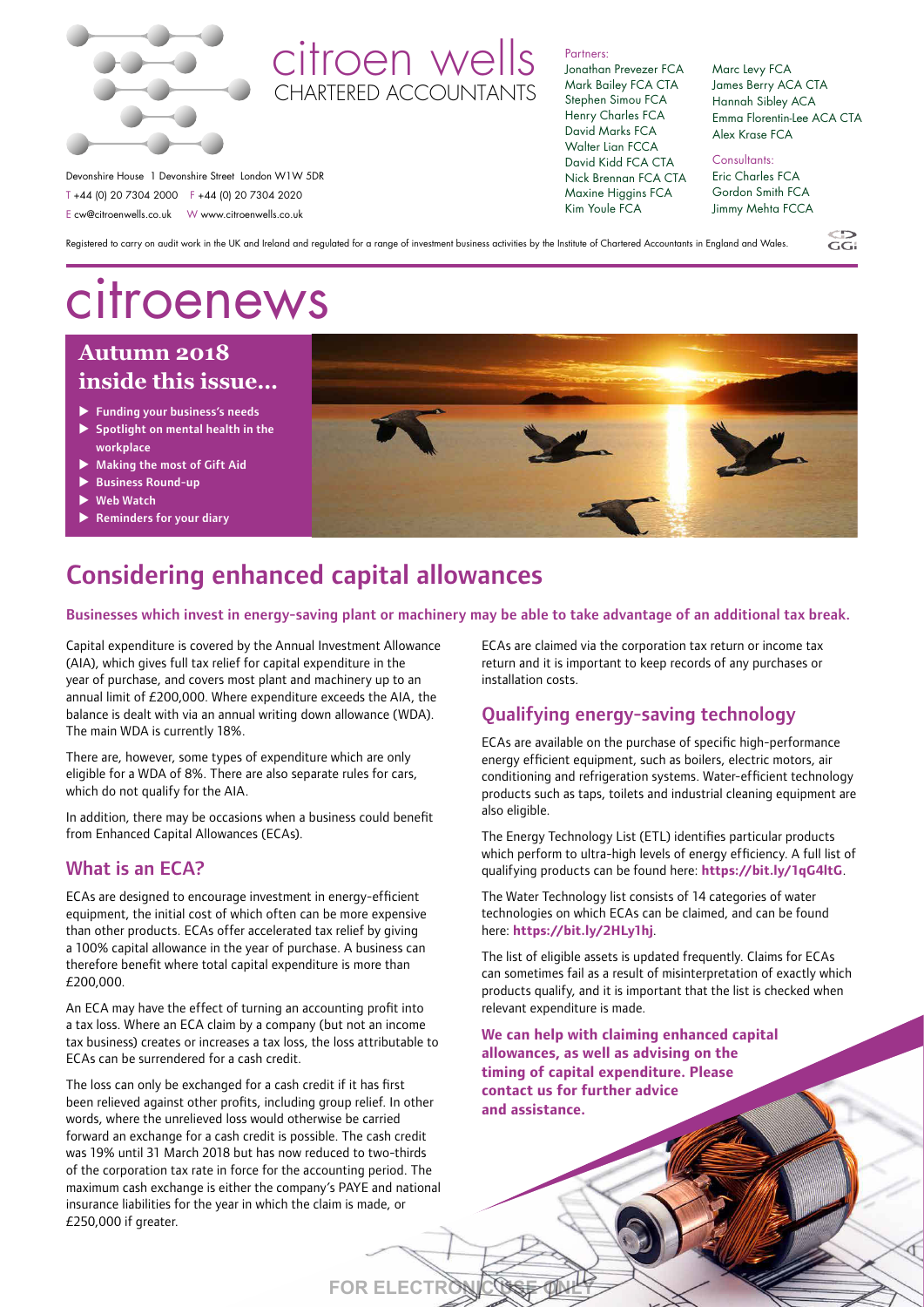## Funding your business's needs

If your business is performing well and making a healthy profit, you may be looking at funding options to grow and develop your business. It's also important to ensure that you are making the most of the available tax reliefs and incentives. Here we consider some key financial pointers that could help you to take your business forward.

#### Considering sources of finance

It is best to consider a number of different finance sources, as this will allow you greater flexibility in the long term. These might range from using retained profits in the business, to external sources such as overdrafts, loans, mortgages, share issues (for a company), assistance from government-backed schemes and from regional authorities, and venture capital.

Lenders usually require some form of security, such as a fixed or floating charge over your business assets. You should be careful of risking your personal assets, such as your home, if the lender requests personal guarantees.

When seeking funding for your business, it is important to consider carefully the most appropriate funding source, and to present a well-prepared proposal to your potential lender. We can help you create a detailed business growth plan, tailored to a carefully selected lending source, to ensure you have a greater chance of being approved.

#### Available tax reliefs

The Office of Tax Simplification (OTS) recently revealed that many small businesses are not aware of the tax reliefs and incentives that are available to them, due to the complexities of the system. Here we outline some of the key options that may be available to your business:

**Incorporation Relief** can be used if you decide to transfer your unincorporated business into a company in exchange for shares for the business owner, without incurring capital gains tax (CGT) at the time.

**The Seed Enterprise Investment Scheme** helps companies to raise money when they first start trading by offering tax relief for investors who subscribe to new shares in the company.

**The Enterprise Investment Scheme** helps companies to raise money

when they are looking to grow, by offering tax relief to the subscribers of new shares. Companies can receive up to £5 million each year, up to a maximum of £12 million in the lifetime of the company (£20 million for knowledge-intensive companies).

> **Venture Capital Trusts (VCTs)** are large investment groups that are listed on the London Stock Exchange, and have qualifying trading companies that they invest in. Investors subscribe for shares in a VCT, which then provides financial help to develop.

**Employee Ownership Trusts** can be used to raise finance from employees by encouraging them to buy shares in the company.

**Gift relief** on business assets such as shares in the business ensures that gains can be held over until the individual receiving the gift disposes of it.

**Business Property Relief and Agricultural Property Relief** can give you up to 100% inheritance tax relief on business or agricultural

assets if you pass them on to your successor in your lifetime.

**Entrepreneurs' Relief and Investors' Relief** provide a 10% CGT relief on the sale of qualifying business assets or shares in a qualifying business, up to a lifetime limit of £10 million (for each relief).

**Enterprise Management Incentives** can benefit companies and employees where the company's assets are £30 million or less, and companies are looking to grant options over shares to employees.

**We can help you to identify the costs and tax implications of different sources of funding, while ensuring that you are claiming all of the tax allowances and reliefs that are available to you. For more information, please get in touch.**

## Spotlight on mental health in the workplace

Recent research has suggested that 48% of UK workers have suffered from poor mental health, while the potential annual cost to employers could be as much as £1,400 per employee. Here we offer some key strategies to help ensure positive mental health in the workplace.

#### ✔ **Spotting the signs**

Possible indicators of mental health issues might include (but are not limited to): a change in an employee's behaviour; a decline in their quality of work or ability to focus on a task; an increase in absence or sickness; or a change in their physical appearance.

#### ✔ **Managing the issue**

You should aim to foster a healthy and positive working environment, and ensure managers have an approachable, open attitude to discussing mental health issues. Train managers on how best to approach the subject of mental health, and promote the use of employee wellness action plans.

#### ✔ **Carry out a mental health 'risk assessment'**

Develop a mental health action plan that identifies any risks, and puts forward proposed solutions. You should then follow this up, by evaluating how effective a solution has been in managing mental health concerns.

#### ✔ **Encourage staff to seek expert help**

There are a range of services designed to help individuals with their concerns, including mental health charity Mind, mental health services provider Rethink Mental Illness and the NHS initiative Mindful Employer.

**When it comes to mental health in the workplace, the sooner problems are identified and strategies put in place the better, for both employee well-being and productivity.**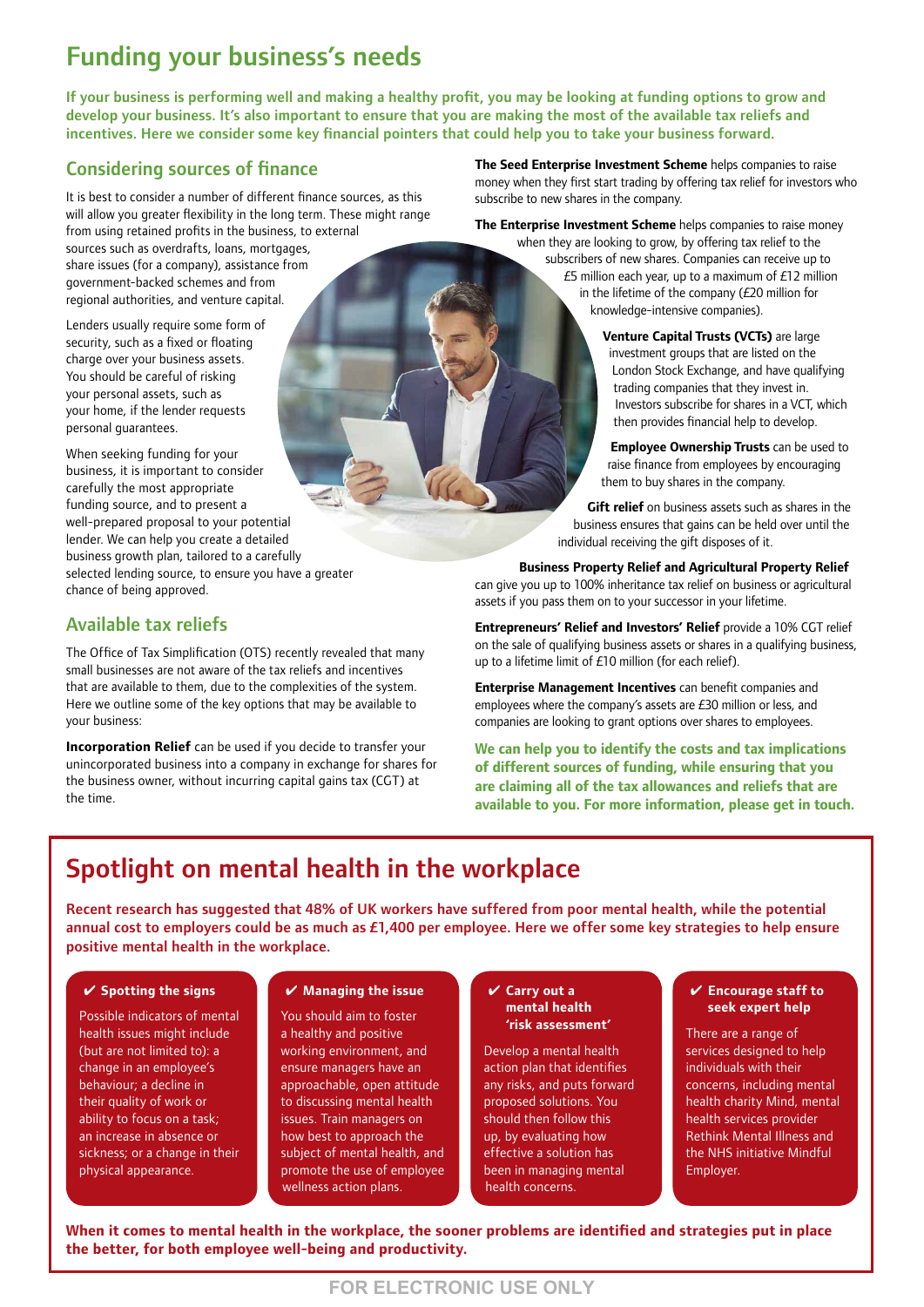

### Making the most of Gift Aid

Recent research from HMRC has suggested that small charities and some sports clubs are missing out on £600 million in additional funding, with a third of donations failing to add Gift Aid.

#### Who does Gift Aid apply to?

As well as charities, Community Amateur Sports Clubs (CASCs) can also take advantage of the Gift Aid scheme, meaning that for every £1 donated, the CASC or charity can claim an additional 25p.

#### The Gift Aid small donations scheme

The Gift Aid small donations scheme (GASDS) allows charities to bypass some of the red tape, with modified rules applying to small donations made after 6 April 2017.

Under the scheme, a charity could potentially benefit from a maximum additional payment of £2,000 per year. It is not necessary to know the identity of donors, or to collect Gift Aid declarations. However, there are still a considerable number of rules relating to record-keeping and banking procedures, and it is important to be aware of these when making a claim.

GASDS can be used for cash donations of £20 or less, or contactless card donations of £20 or less collected on or after 6 April 2017.

There are a number of factors impacting on how much can be claimed, including:

- the amount of eligible small donations received
- the cap on the amount that can be claimed under GASDS
- how much Gift Aid has been claimed in the tax year (the 'matching rule'); and
- whether the charity or CASC is connected to another charity or CASC.

The maximum annual limit on donations is £8,000. The matching rule specifies that the amount of GASDS top-up that can be claimed depends on the amount of Gift Aid donations received and successfully claimed in that tax year. The maximum is the lower of £8,000 or 10 times the total Gift Aid claim. So, if a charity has received £100 in Gift Aid donations, it can claim on £1,000 worth of small donations

through GASDS, so £250 in top-up payments. Where a charity has a 'community building', slightly different rules apply.

#### Qualifying for GASDS

To qualify for GASDS, the charity or CASC must have successfully claimed Gift Aid:

- in respect of gifts made to it in the same tax year in which the GASDS claim is being made
- without having received a penalty in the last two tax years.

For GASDS claims on donations collected before 6 April 2017, additional rules still apply.

GASDS cannot be claimed for donations for which a valid Gift Aid declaration is made, membership fees, or a £20 portion of a larger gift.

#### Making a claim

Details to record include:

- the amount collected, including denomination of notes
- date of collection
- confirmation that no single donation was more than £20
- where there are contactless donations, records produced by the contactless terminal.

Such records should be preserved for six years from the end of the tax year to which they relate. Note also that the rules require small cash donations to be banked. If donations are used to cover expenses before being banked, the charity or CASC will not be able to claim under GASDS.

This is for general guidance only, and further rules apply, including in relation to community buildings, where charities (but not CASCs) may be able to claim more on donations.

**We can advise on the tax rules governing charitable giving. Please contact us for further assistance.**